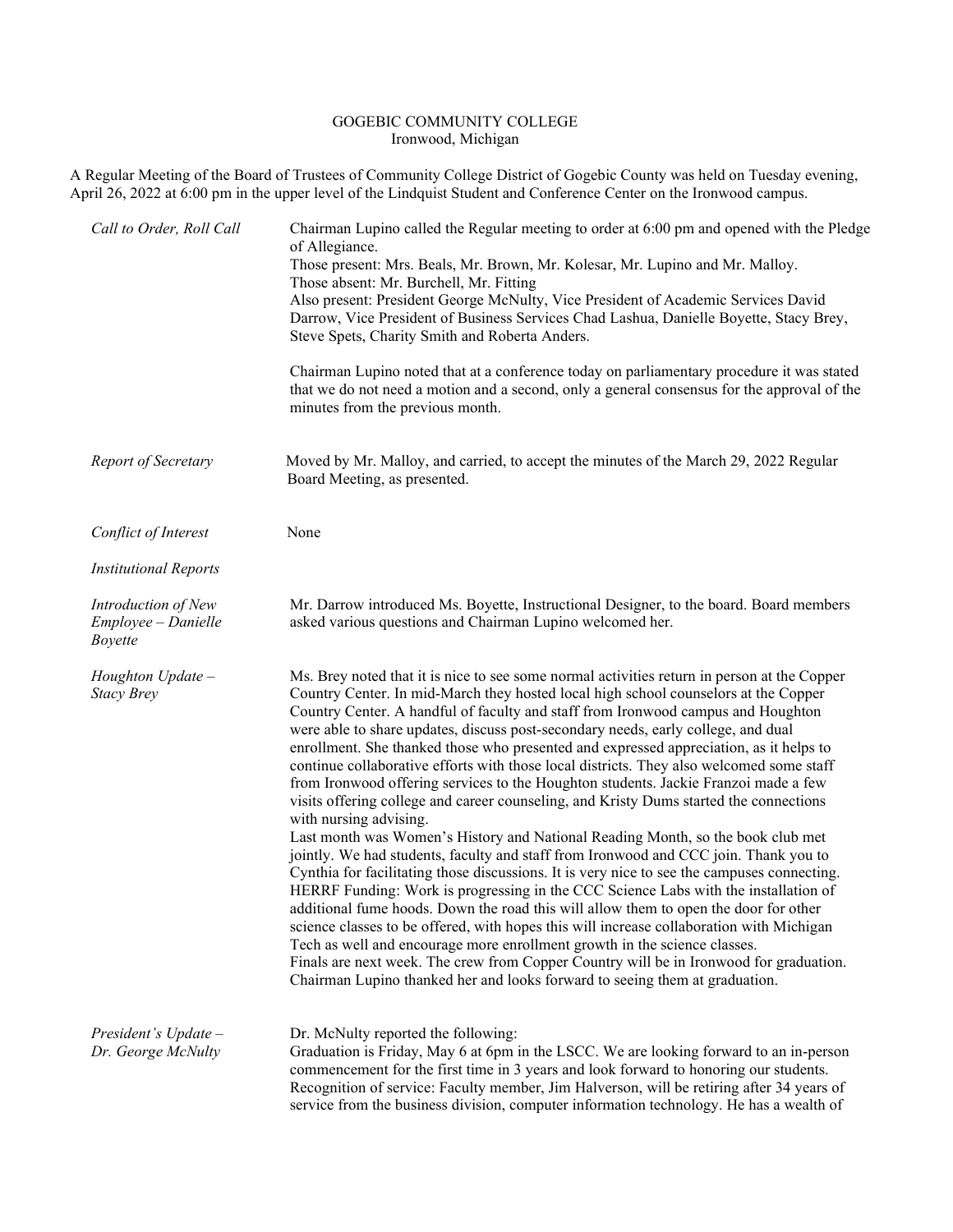|                                              | knowledge and has given his heart and soul to GCC. Faculty members: Brian Anderson,<br>20 years; Beth Steiger, 15 years; Gary Gouin, 10 years. At the CCC, Stacy Brey, 10 years<br>in 2021; Glen Guilbault, 10 years. He thanked all of the employees on the list for their<br>commitment to GCC over the years. Collectively they have over 100 years of experience<br>and service to GCC.<br>He thanked the Foundation Board for approving funding of MI Reconnect program with a<br>cap of \$50,000 for the next fiscal year. It is to support MI Reconnect students that are out<br>of district. This was successful last year.<br>GCC signed off on a letter of support for securing \$50 million for a Regional<br>Transformation Investment Fund offered by the U.P. Collaborative Development Council.<br>This was signed by 79 stakeholders in the U.P. The fund is to create a more diverse<br>economy and drive economic prosperity. He thanked InvestUP for advocating to the state<br>for this. |
|----------------------------------------------|--------------------------------------------------------------------------------------------------------------------------------------------------------------------------------------------------------------------------------------------------------------------------------------------------------------------------------------------------------------------------------------------------------------------------------------------------------------------------------------------------------------------------------------------------------------------------------------------------------------------------------------------------------------------------------------------------------------------------------------------------------------------------------------------------------------------------------------------------------------------------------------------------------------------------------------------------------------------------------------------------------------|
| <b>Public Comment on</b><br>Agenda & Reports | Ms. Boyette stated that as a new employee it has been a special treat to connect through the<br>book club. Amy Tarro, Samsons Canteen Manager, helped with getting books from local<br>libraries so everyone had free access to the readings. Chairman Lupino thanked her for the<br>feedback.                                                                                                                                                                                                                                                                                                                                                                                                                                                                                                                                                                                                                                                                                                               |
| $New Business -$<br><b>Financial Reports</b> | Mr. Chad Lashua, Vice President of Business Services, presented the March 2022 financial<br>statements. The General Fund Revenue and Expense Summary shows revenues and<br>expenditures are in-line with the budget and comparable to the previous fiscal year. The<br>spring semester tuition and fees have been posted in both the current year and previous fiscal<br>year. Revenues are at 75% of the budget, while expenditures are at 73% of the budget in the<br>current year with a net revenue of \$389,634.                                                                                                                                                                                                                                                                                                                                                                                                                                                                                        |
|                                              | The Balance Sheet shows assets and liabilities incurred through March 31, 2022. The accounts<br>receivable – state aid is recorded in both the current and previous year and is comparable. The<br>Accounts Receivable Tuition and Other balance is showing a high balance in the current year.<br>The cumulative fund balance will continue to decrease over the remaining months of the fiscal<br>year as expenditures and revenues balance out. The financials present a healthy position at the<br>end of March 2022.                                                                                                                                                                                                                                                                                                                                                                                                                                                                                    |
|                                              | The Statement of Changes in Fund Balance shows the cumulative revenues and expenditures<br>through March 31, 2022. The General Fund is recording a healthy fund balance. The fund<br>balance in the Restricted Fund will increase by year end as the revenues are drawdown to<br>match the expenditures. The auxiliary funds are recording positive fund balances for the<br>current year with Mt Zion ski hill as the exception. Reminder that the Bookstore/Samsons<br>Canteen and Campus Suites had lost revenue recorded in the previous year that carried<br>forward in their beginning fund balance amounts. The Snack Bar remains an inactive fund as<br>it has consolidated with the Bookstore/Samsons Canteen.                                                                                                                                                                                                                                                                                      |
|                                              | Included is a summary of COVID funding for the college. This report shows the COVID<br>funding by category and line item through March 31, 2022. The columns compare the initial<br>authorization to the amount expensed under each category for each of the three fiscal years so<br>far affected by COVID. The total expense from the three years is compared to the total<br>authorization to show the remaining balance. All student funds have been expensed through<br>the end of February 2022. There has been an automatic extension until June 30, 2023 for<br>HEERF funds, with both the student and institutional portions.                                                                                                                                                                                                                                                                                                                                                                       |
|                                              |                                                                                                                                                                                                                                                                                                                                                                                                                                                                                                                                                                                                                                                                                                                                                                                                                                                                                                                                                                                                              |

Motion made by Mrs. Beals, seconded by Mr. Malloy, and carried, to accept the March 2022 financial statements and place them on file, as presented.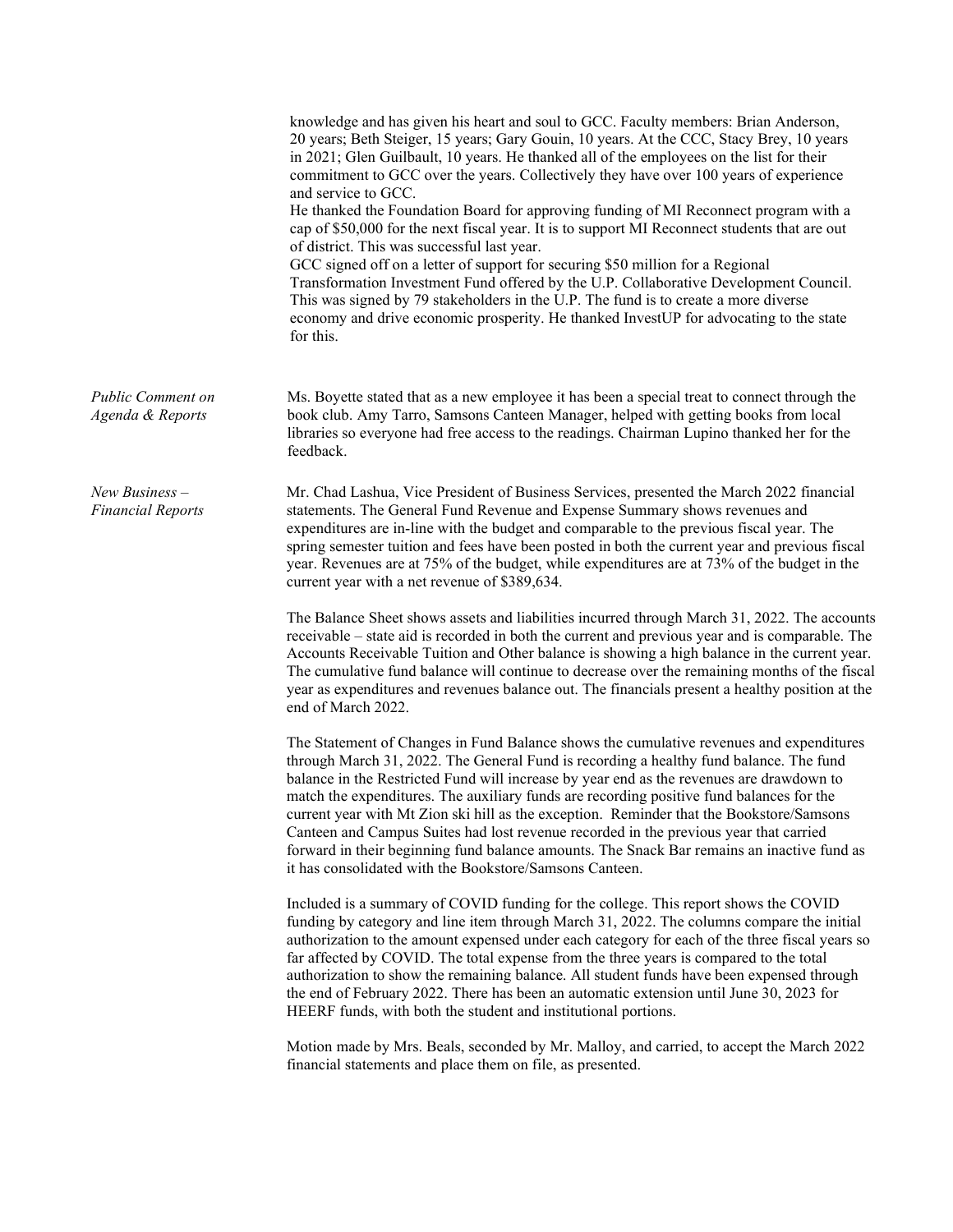*New Business – Consent Agenda Items – Non-Affiliated Staff Re-Appointments for 2022- 2023*

*New Business – Consent Agenda Items –Bid Approval – Addition of Companion Whiteboards for Chemistry & Biology Zoom Room Labs*

*New Business – Consent Agenda Items – Tuition Rates for 2022-2023*

*New Business – Personnel Items – Non-Affiliated Staff Resignation – Supervisor of Mt. Zion Operations*

Dr. McNulty stated that employment contracts for non-affiliated staff are in effect from July 1 through June 30 each year and require Board approval. A list was provided for the period from July 1, 2022 to June 30, 2023 in accordance with the terms of Board Policy Series No. 602.

Motion made by Mr. Malloy, seconded by Mr. Brown, and carried, to accept the nonaffiliated staff re-appointments for 2022-2023, as presented.

Mr. Lashua explained that GCC has implemented Zoom Room technology in the Chemistry and Biology labs on Ironwood Campus. It has been requested to add digital companion whiteboards to each lab. The whiteboards integrate seamlessly with the existing Zoom Room technology and content can be shared remotely while also being displayed onsite. Three quotes were received. However, Think Fast is a trusted provider based on the four Zoom Rooms that they have sourced equipment for GCC in the past and are also Zoom's trusted partner for Zoom Room equipment. In addition, Think Fast has approved a lock on the price through purchasing.

Motion made by Mr. Brown, seconded by Mr. Malloy, and carried, to approve the bid from Think Fast Holdings in the amount of \$23,016 with the funding coming from the HEERF III institutional funds, as presented.

Mr. Lashua stated that GCC receives operating revenues from three primary sources: state appropriations (46%), local property taxes (14%), and student tuition and fees (39%). The remaining (1%) of operating revenues comes from miscellaneous sources. The College budget is heavily reliant on appropriations from the State of Michigan, which fluctuates. GCC continues to offer a tuition rate that is competitive to other Michigan community colleges. It is anticipated that most all community colleges in Michigan will be increasing their rates in 2022-2023. Currently we are proposing a rate increase of approximately 3%.

Chairman Lupino asked if other colleges were surveyed. Mr. Lashua stated that 16 colleges responded to the survey and their increases will be between 2-7% so we are in line with what is happening and are on the lighter side at 3%.

Motion made by Mr. Brown, seconded by Mrs. Beals, and carried, to approve the tuition rate adjustment effective for the 2022-2023 academic year, beginning with fall 2022 semester, as presented.

Mr. Darrow stated that the College is in receipt of the resignation of Mr. Joseph Mutter, Supervisor of Mt. Zion Operations. Mr. Mutter did a great job of mentoring students, connecting with the community, and improved the customer experience at Mt. Zion. His last date of employment was April 1, 2022. Mr. Darrow stated that we are sad to see him go.

Motion made by Mr. Kolesar, seconded by Mr. Brown, and carried to accept the resignation of Mr. Joseph Mutter, which was effective April 1, 2022, with authorization to search for a replacement, as presented.

*New Business – Personnel Items – Non-Affiliated Staff Resignation – Director of Financial Aid*

Mr. Darrow reported that the College is in receipt of the resignation of Ms. Candace Henry-Schroder, Director of Financial Aid. Although her tenure was short, the College appreciates Ms. Henry-Schroder's contributions during her time at GCC. Her last date of employment will be April 29, 2022.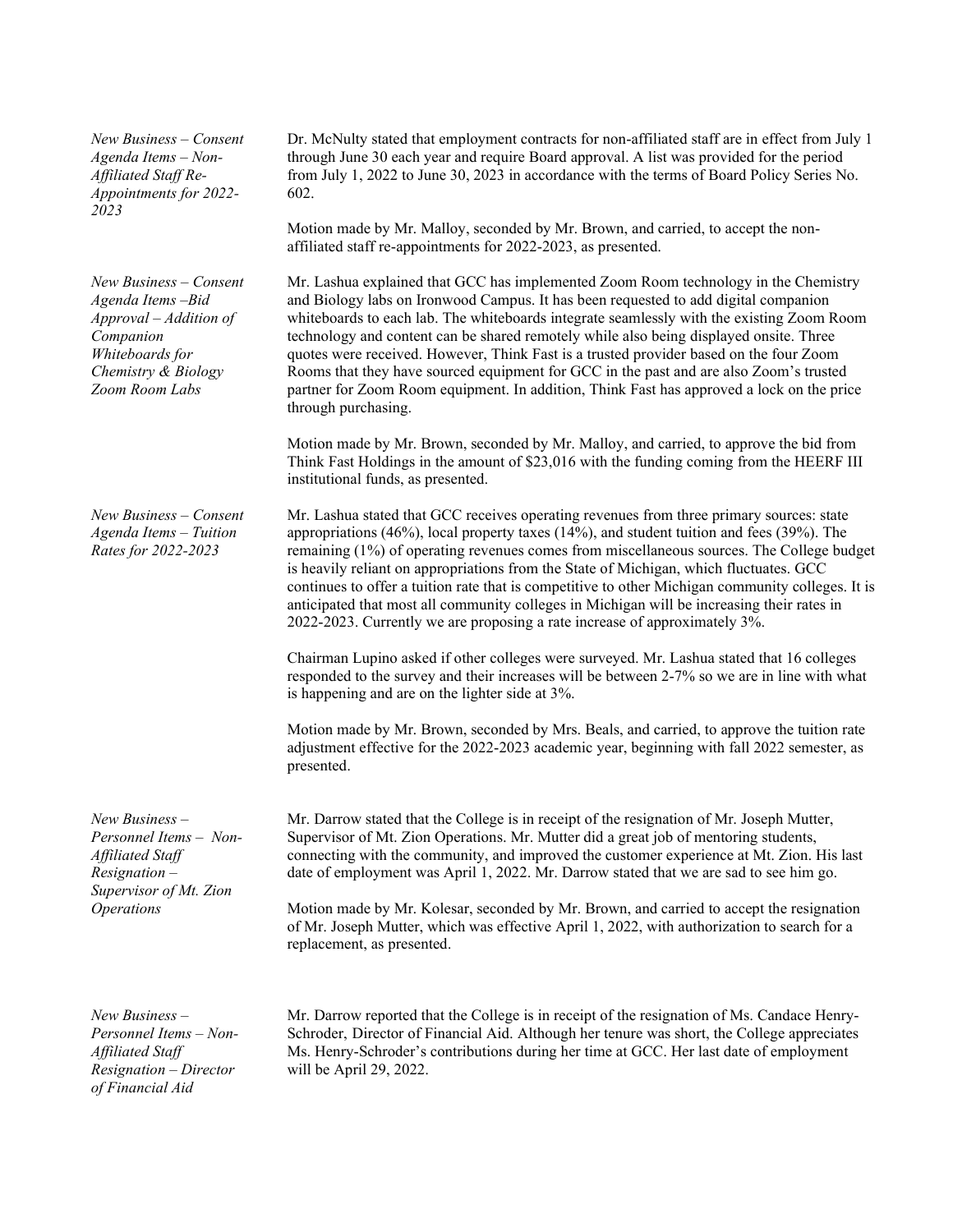|                                                                                                                | Motion made by Mr. Malloy, seconded by Mrs. Beals, and carried, to accept the resignation<br>letter from Ms. Candace Henry-Schroder, with authorization to search for a replacement, as<br>presented.                                                                                                                                                                                                                                                                                                                                                                                                                                                                                                                                                                                                                                                                                                                        |
|----------------------------------------------------------------------------------------------------------------|------------------------------------------------------------------------------------------------------------------------------------------------------------------------------------------------------------------------------------------------------------------------------------------------------------------------------------------------------------------------------------------------------------------------------------------------------------------------------------------------------------------------------------------------------------------------------------------------------------------------------------------------------------------------------------------------------------------------------------------------------------------------------------------------------------------------------------------------------------------------------------------------------------------------------|
|                                                                                                                | Mrs. Beals stated that in the past we have had difficulty with this position and wondered if<br>there is an opportunity to look at developing someone from within who could eventually step<br>into this position. She stated that this will be a difficult time for GCC. Dr. McNulty agreed<br>this is going to be a difficult time. Mrs. Beals said she knows we have been looking at<br>different options and this seems to be a particularly challenging position to retain. Chairman<br>Lupino stated that we could also analyze this position in relation to the step it is currently at,<br>since this is not the first time we have lost an employee. Perhaps this could be a part of<br>studying this position.                                                                                                                                                                                                     |
| New Business - Non-<br>Affiliated Staff<br>Resignation - Manager<br>of Campus Suites &<br><b>Esports Coach</b> | Dr. McNulty reported that the College is in receipt of the resignation of Mr. Aaron Froelich,<br>Manager of Campus Suites & Esports Coach. Mr. Froelich was a mainstay on campus and<br>was always available to students, faculty, and staff. We appreciate his efforts in advancing the<br>campus living environment for students and his significant contributions to the Esports<br>program. He will be Esports Director at Finlandia. He has been a pleasure to work with and<br>will be missed. His last date of employment will be May 20, 2022.                                                                                                                                                                                                                                                                                                                                                                       |
|                                                                                                                | Chairman Lupino asked if these would be two separate positions: Manager of Campus Suites<br>and Esports Coach. Dr. McNulty stated yes but it is possibly we may find someone who could<br>fill both positions.                                                                                                                                                                                                                                                                                                                                                                                                                                                                                                                                                                                                                                                                                                               |
|                                                                                                                | Motion made by Mr. Brown, seconded by Mr. Malloy, and carried, to accept the resignation<br>letter from Mr. Aaron Froelich, with authorization to search for a replacement, as presented.                                                                                                                                                                                                                                                                                                                                                                                                                                                                                                                                                                                                                                                                                                                                    |
| Discussion of Strategic<br>Plan                                                                                | None                                                                                                                                                                                                                                                                                                                                                                                                                                                                                                                                                                                                                                                                                                                                                                                                                                                                                                                         |
| <b>Public Comment on</b><br>Topics Relating to GCC                                                             | None                                                                                                                                                                                                                                                                                                                                                                                                                                                                                                                                                                                                                                                                                                                                                                                                                                                                                                                         |
| <b>Other Business</b>                                                                                          | Dr. McNulty reported that we are considering a team building exercise for faculty and staff<br>sometime in May. This needs to be coordinated but could be very well received. He wanted<br>the board to know this was being considered and asked if they had any recommendations for<br>anyone who could facilitate this.<br>Chairman Lupino mentioned that Bill Holda would be able to do this via Zoom since he is not<br>in the area. Mr. Holda worked with the board on team building a few years ago and they had a<br>good experience with him. Mrs. Beals mentioned that MCCA may have a list of people<br>available and skilled in that area. Mr. Brown asked if it would be a series of sessions. Dr.<br>McNulty stated it could be one session. Chairman Lupino stated if the board thinks of anyone<br>else or if they could offer any thoughts on this matter, they should contact Dr. McNulty or<br>Ms. Anders. |
|                                                                                                                | Chairman Lupino inquired how Maymester is progressing. Mr. Darrow stated that yes, it is<br>progressing. For all intersessions, 90% of enrollment happens in the last few days. The<br>numbers are moving up. Chairman Lupino thanked him.                                                                                                                                                                                                                                                                                                                                                                                                                                                                                                                                                                                                                                                                                   |